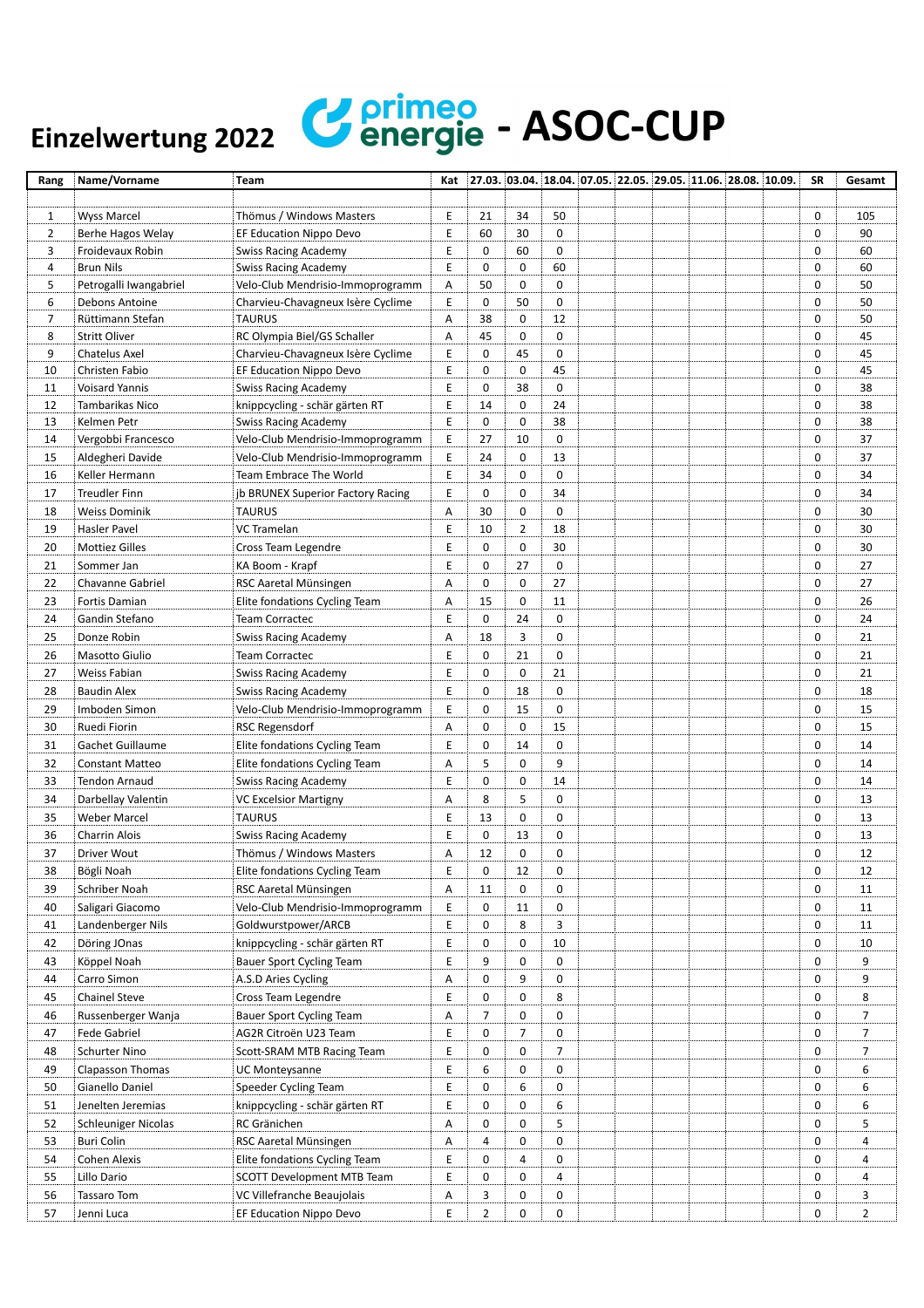| 58 | Holzer Roman   | Thömus RN Swiss Bike Team         |  |  |  |  |  |  |
|----|----------------|-----------------------------------|--|--|--|--|--|--|
|    | Debons Guérin  | Team Amore e Vita-KIBAG-OBOR      |  |  |  |  |  |  |
| 60 | Rüegg Timon    | Cross Team Legendre               |  |  |  |  |  |  |
| 61 | Martin Louison | Charvieu-Chavagneux Isère Cyclime |  |  |  |  |  |  |